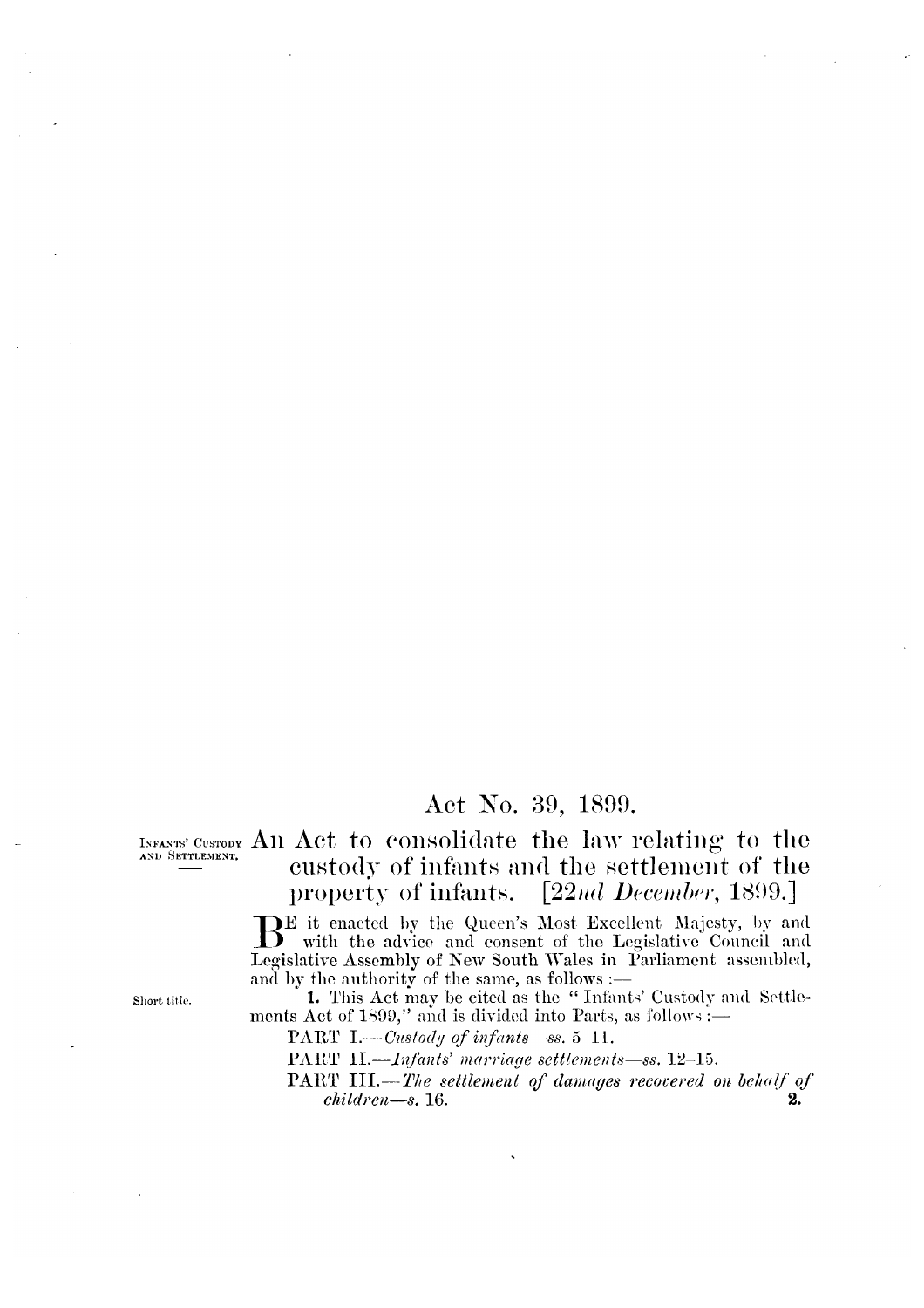#### Infants' Custody and Settlements.

2. The Acts mentioned in the Schedule to this Act are, to the Repeal of Acts. extent therein expressed, hereby repealed.

**3.** In this Act, unless the context or subject matter otherwise Interpretation. indicates or requires,—

"Parent" of a child includes the father and mother and any person

at law liable to maintain such child or entitled to his custody. "Person" includes any school or institution.

"Court" means the Supreme Court, and includes any Judge thereof sitting in chambers.

4. The Judges of the Supreme Court, or any three of them, may make such general rules and orders as from time to time seem necessary for better carrying the provisions and objects of this Act into effect, and for regulating the practice and procedure under this Act.

### PART I.

# Custody of infants.

5. The Supreme Court, in its equitable jurisdiction, upon the Equity Court may application of the mother of any infant under sixteen years of age may access to infant. order that the applicant shall have access to such infant at such times  $_{39 \text{ Vie. No. 16, s. 1}}$ . and subject to such regulations as the said Court shall deem proper, or may order that such infant shall be delivered to the mother and remain in or under her custody and control, or shall, if already in her custody or under her control, remain therein until such infant attains such age, not exceeding sixteen, as the said Court directs, and further may order that such custody or control shall be subject to such regulations as regards access by the father or guardian of such infant, and otherwise as the said Court deems proper.

6. Where the parent of a child applies to the Supreme Court Power of Court as to for a writ or order for the production of the child, or for any order  $_{57}^{100}$  Vie. No. 10, s. 1. under the last preceding section, and the Court is of opinion—

- $(a)$  that the parent has abandoned or deserted or neglected the child; or
- $(b)$  that the parent has otherwise so conducted himself that the Court should refuse to enforce his right to the custody of the child; or
- (c) that the tender age of the child or its state of health render it expedient that it should remain with its mother or some other person

the Court may decline to issue the writ or make the order.

7. If at the time of the application for a writ or order for the Power to Court to production of the child the child is being brought up by another person, esst of bringing up or is boarded out by any State board or other board, the Court may, in child.

its Ibid. s. 2.

57 Vic. No. 10, s. 7.

329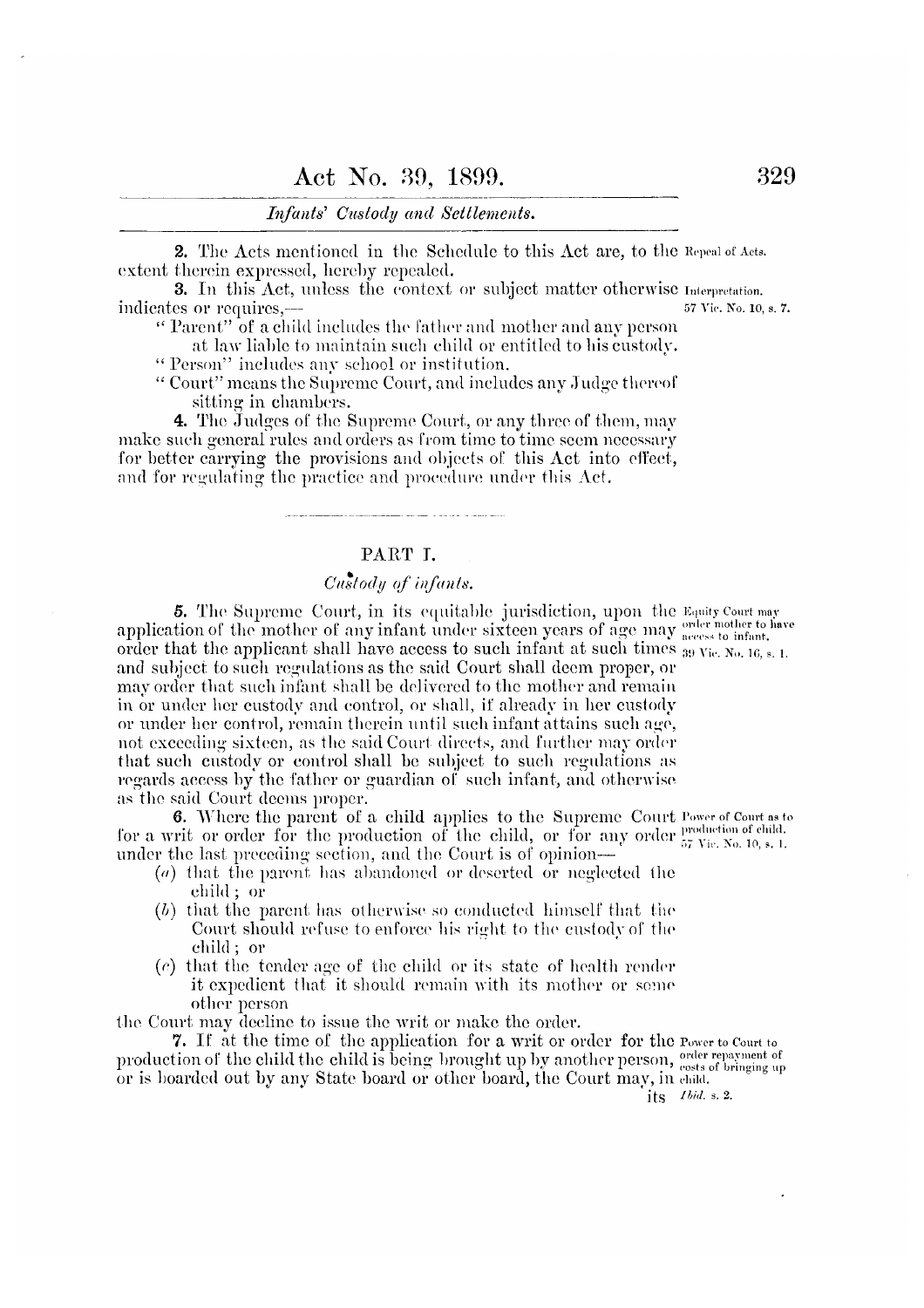#### Infants' Custody and Settlements.

its discretion, if it orders the child to be given up to the parent, further order as a condition precedent or upon such terms as it may think fit that the parent shall pay to such person, or board, the whole of the costs properly incurred in bringing up the child, or such portion of the said costs as shall seem to the Court to be just and reasonable, having regard to all the circumstances of the case.

8. Where a parent has—

- (a) abandoned or deserted or neglected his child; or
- $(b)$  allowed his child to be brought up by another person at that person's expense, or at the expense of any State board or other board, for such a length of time and under such circumstances as to satisfy the Court that the parent neglected his parental duties;

the Court shall not make an order for the delivery of the child to the parent, unless the parent has satisfied the Court that, having regard to the welfare of the child, he is a fit person to have the custody of the child.

**9.** (1) Upon any application by the parent for the production or eustody of a child, if the Court is of opinion that the parent ought not to have the custody of the child, and that the child is being brought up in a different religion from that in which the parent has a legal right to require that the child should be brought up, the Court may make such order as it may think fit to secure that the child shall be brought up in the religion in which the parent has a legal right to require that the child should be brought up.

(2) Nothing in this Act contained shall interfere with or affect the power of the Court to consult the wishes of the child in considering what order ought to be made, or diminish the right which any child now possesses to the exercise of its own free choice.

10. Whenever the Court is satisfied that the parent or person having the custody of a child is unfit to continue to have such custody by reason of cruelty or neglect to the child the Court may order that such child shall be given up to the custody of some near relative or other person willing to accept such custody, and may by such order impose terms for the child's maintenance chargeable upon the parent.

(2) Such order may be varied or revoked from time to time at the discretion of the Court.

11. No agreement contained in any separation deed made up children not to be between the father and mother of any infants shall be held to be 39 Vic. No. 16, s. 2. invalid by reason only of its providing that the father of such infants shall give up the custody or control thereof to the mother:

> Provided always that no Court shall enforce any such agreement if it is of opinion that it will not be for the benefit of the infants to give effect thereto.

Court in making order to have regard to conduct of parent. 57 Vic. No. 10, s. 3.

Power of Court as to

child's religious

education.

Ibid. s. 4.

Court may order custody of children in certain cases.

*Ibid.* s. 5.

Agreement to give

**PART**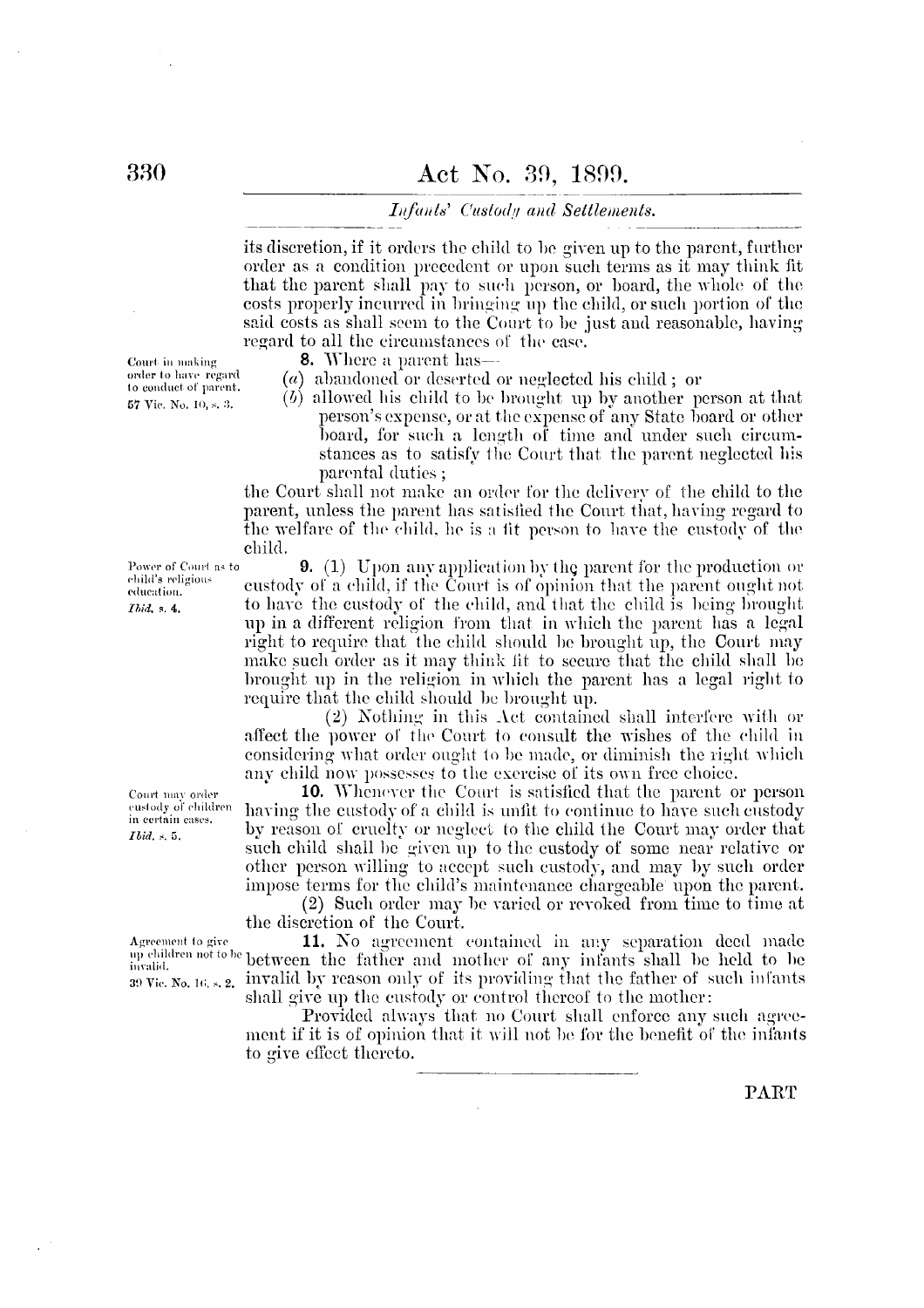#### Infants' Custody and Settlements.

#### PART II.

## Infants' marriage settlements.

12. (1) Every infant, upon or in contemplation of his marriage, Marriage settlements may, with the sanction of the Supreme Court in its equitable jurisdic-  $_{\text{Equity Court}}^{\text{with consent of}}$ tion, make a valid and binding settlement or contract for a settlement  $\frac{1}{20}$  Vie, No. 2, s, 1. of all or any part of his property or property over which he has any power of appointment, whether real or personal, and whether in possession, reversion, remainder, or expectancy, and every conveyance, appointment, and assignment of such real or personal estate, or contract to make a conveyance, appointment, or assignment thereof, executed by such infant with the approbation of the said Court for the purpose of giving effect to such settlement shall be as valid and effectual as if the person executing the same were of the full age of twenty-one years.

(2) This section shall not extend to powers of which it is expressly declared that they shall not be exercised by an infant.

13. If any appointment under a power of appointment or any If infant tenant in disentailing assurance has been executed by any infant tenant in tail tail die under age, under the provisions of this Act or of any Act hereby repealed, and such be void. infant afterwards dies under age, such appointment or disentailing *Ibid.* s. 2. assurance shall thereupon become absolutely void.

14. The sanction of the said Court to any such settlement or The sanction of the contract for a settlement may be given upon petition presented by the supreme Court to be infant or his guardian, and if there is no guardian the Court may  $\lim_{t \to a} s_{i,3}$ require a guardian to be appointed, and the Court also may require that any person interested or appearing to be interested in the property shall be served with notice of such petition.

15. Nothing in this part of this Act contained shall apply to Not to apply to males any male infant under the age of twenty years or to any female infant remains under under the age of seventeen years. seventeen years of

age. Ibid. s. 4.

### PART III.

#### Settlement of damages recovered on behalf of children.

**16.** (1) Whenever a verdict is recovered or a judgment entered court may appoint for any amount as damages in any action of tort brought by any child tents for the benefit by its next friend, the Court may order that a settlement of the same of children in certain by its next friend, the Court may order that a secondary of the state state shall be made for the benefit of such child, and may appoint a trustee  $\frac{\text{cases}}{57 \text{ Vie. No. 10, s. 6}}$ . or trustees for such settlement.

 $(2)$